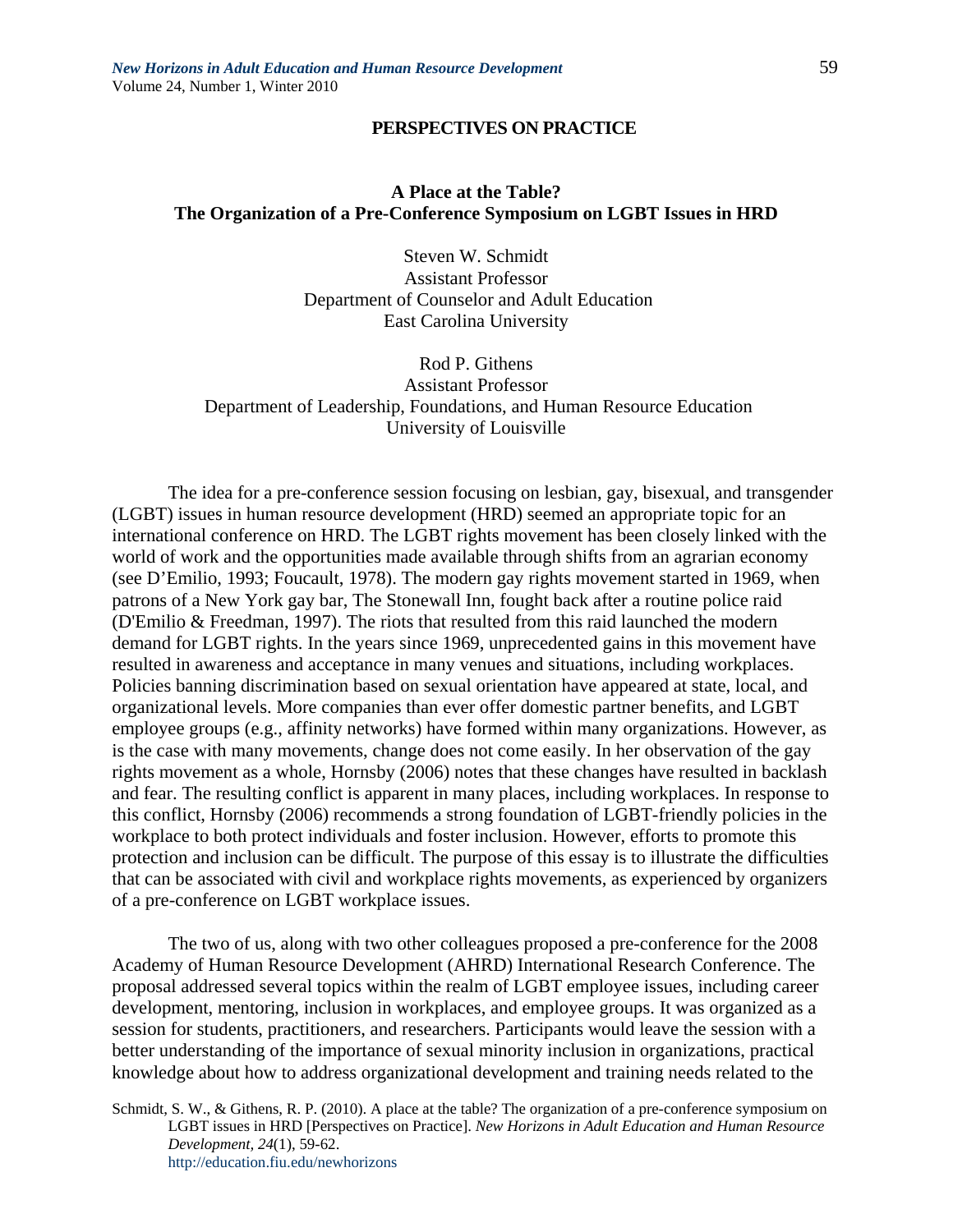challenges of sexual minority inclusion, and specifics on career development and mentoring to meet the needs of sexual minorities in workplaces, among other topics. The pre-conference would feature multiple presenters from higher education, business, and LGBT advocacy organizations, along with a variety of activities designed to meet the pre-conference's goals.

### **The Initial Review**

 The proposal was sent for review, and as is often the case with topics that some view as controversial, reviewer comments were across the board. Some felt that the proposed session was extremely important and the topic was necessary to address. Those reviewers pointed to the need for inclusion and understanding of different groups and the timeliness of the topic to those in HRD. Others were less than enthused. One reviewer wondered if this topic was one that AHRD wanted to promote that particular year. Another, who admitted having limited knowledge of the topic, questioned its importance to conference attendees. In the end, the proposal was accepted, but the specific topic was still an issue. We were strongly encouraged to expand the session's focus to cover a broad range of workforce diversity topics and not focus on LGBT issues. In doing so, it was thought that the session would appeal to a broader spectrum of potential attendees.

### **The Case for an LGBT-Specific Pre-Conference**

We were surprised to receive this reaction from an organization that prides itself on being at the forefront of HRD research and practice. Most of us in HRD espouse the importance of creating workplace environments that are inclusive and inviting to everyone. Employees can maximize their potential and their contribution to the organization only when they are not hindered by discrimination and prejudice. Because HRD professionals are often in visible organizational roles, we are involved in the shaping of policy and practice that affect all minority groups in the workplace.

Although there are common issues shared by all employees of diverse backgrounds, each dimension of diversity has its own history that has resulted in unique sets of issues. The specific struggles that each minority group faces cannot be fully addressed in a 4-hour meeting on "workplace diversity." For example, issues related to disclosure of sexual orientation or gender identity in the workplace can be very difficult for some LGBT workers. Other dimensions of diversity are more visible. Employees with visible diversity characteristics may not deal with issues of disclosure, but instead may face other complicated issues. Although the broad concept of "diversity" is a productive and worthwhile construct, there are also occasions in which groupspecific issues need to be explored, as is evidenced by the proliferation of employee resource groups and affinity groups in workplaces throughout the United States.

The gay rights movement has progressed extremely quickly in the 40-year period since Stonewall. When the conference was originally planned in 2007, statistics showed that LGBT issues in the workplace were being addressed by more organizations each day. *Fortune* magazine reported that as of June 2006, "more than half of the Fortune 500 companies; 263 to be precise offered health benefits for domestic partners. Ten years ago, only 28 did" (Gunther, 2006, September 20). The 2007 Human Rights Campaign Foundation Corporate Equality Index, which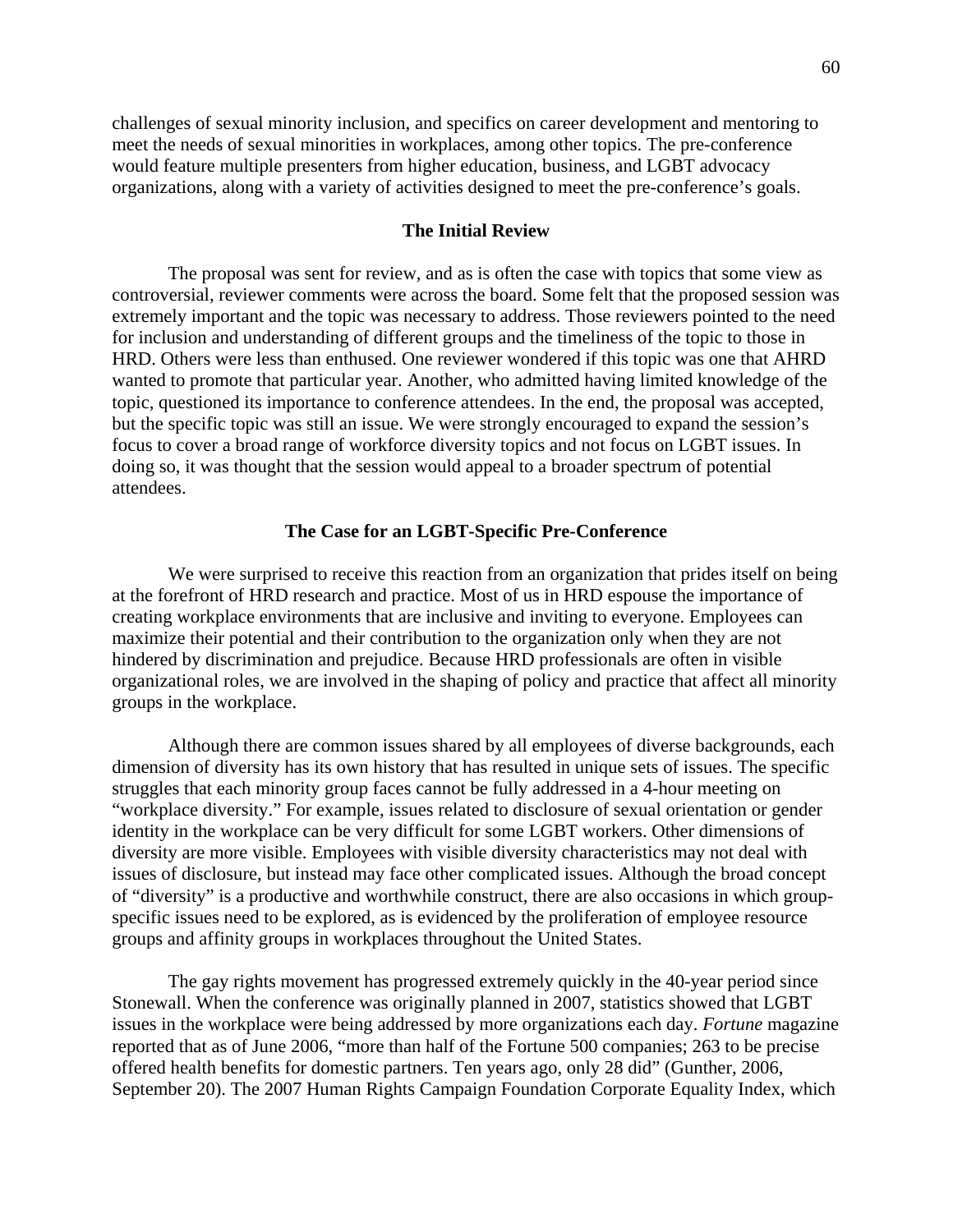rates employees on a scale of 0 to 100% on their treatment of LGBT employees, recognized 195 major businesses as having earned the top rating of 100% for the year. That number was a 41% increase over the previous year and far above the 13 companies that scored 100% in 2002, the year the index was first released (HRC Corporate Equality Index, 2007, p. 12).

Despite these initiatives and growing attention paid to sexual minorities in workplaces, research on these issues is only starting to take shape. Some might argue that issues surrounding minority populations in the workplace are outside the scope of HRD. However, the field of HRD has begun to address issues of critical inquiry, equality, and social justice (e.g., Bierma, in press; Fenwick, 2005; Valentin, 2006), and LGBT workplace issues are certainly applicable to those topics. Knowledge of issues that minority employees of all dimensions face is a critical component of HRD in all organizations. Interest in LGBT issues in the workplace should not be limited to LGBT employees. In the end, workplaces in which differences are celebrated benefit all in the organization. Everyone in HRD has a responsibility to be aware of their roles in the creation and nurturing of those environments in which everyone, of all dimensions of diversity, feels valued and welcome.

Ultimately, we decided not to change the focus of the preconference session. We kept the focus on LGBT issues in the workplace and made a case that sexual minority issues in workplaces are specific enough to warrant its own forum. Conference organizers expressed disappointment that we did not follow their advice and were concerned about the limited interest of the topic. Pre-conference sessions were expected to be profitable, which was somewhat of a change from previous years. Organizers believed our event would be difficult to promote and thought that a more general diversity focus would draw more attendees.

## **The Result**

In the end, the LGBT pre-conference drew the highest attendance of any pre-conference held that year. Attendees were students, practitioners, and educators. According to a postconference survey, about 50% identified themselves as LGBT and 50% did not. Participants were of all ages and from various countries. They all found the conference meeting room, despite the fact that our pre-conference session name was changed on the signage to the more generic name "Workforce Diversity." Despite the conference organizers' fears, participants had a common interest in the subject matter and understood its importance in today's workplace. Feedback from participants indicated a positive overall experience. According to the postconference survey, participants left the pre-conference interested in reading, supporting, and conducting research on LGBT workplace issues. Additionally, several important suggestions for future research emerged, including:

- Research on LGBT employees of color
- Comparative studies of nondiscrimination policies in various industrial sectors
- Effect of domestic partner benefits on employee recruitment
- Economic consequences of discriminatory federal policies
- Sexual orientation and its effect on employee engagement
- Use and non-use of work-life benefits by LGBT employees

Participants suggested future pre-conferences and AHRD sessions in which researchers and practitioners could collaborate to develop research projects and research agendas.